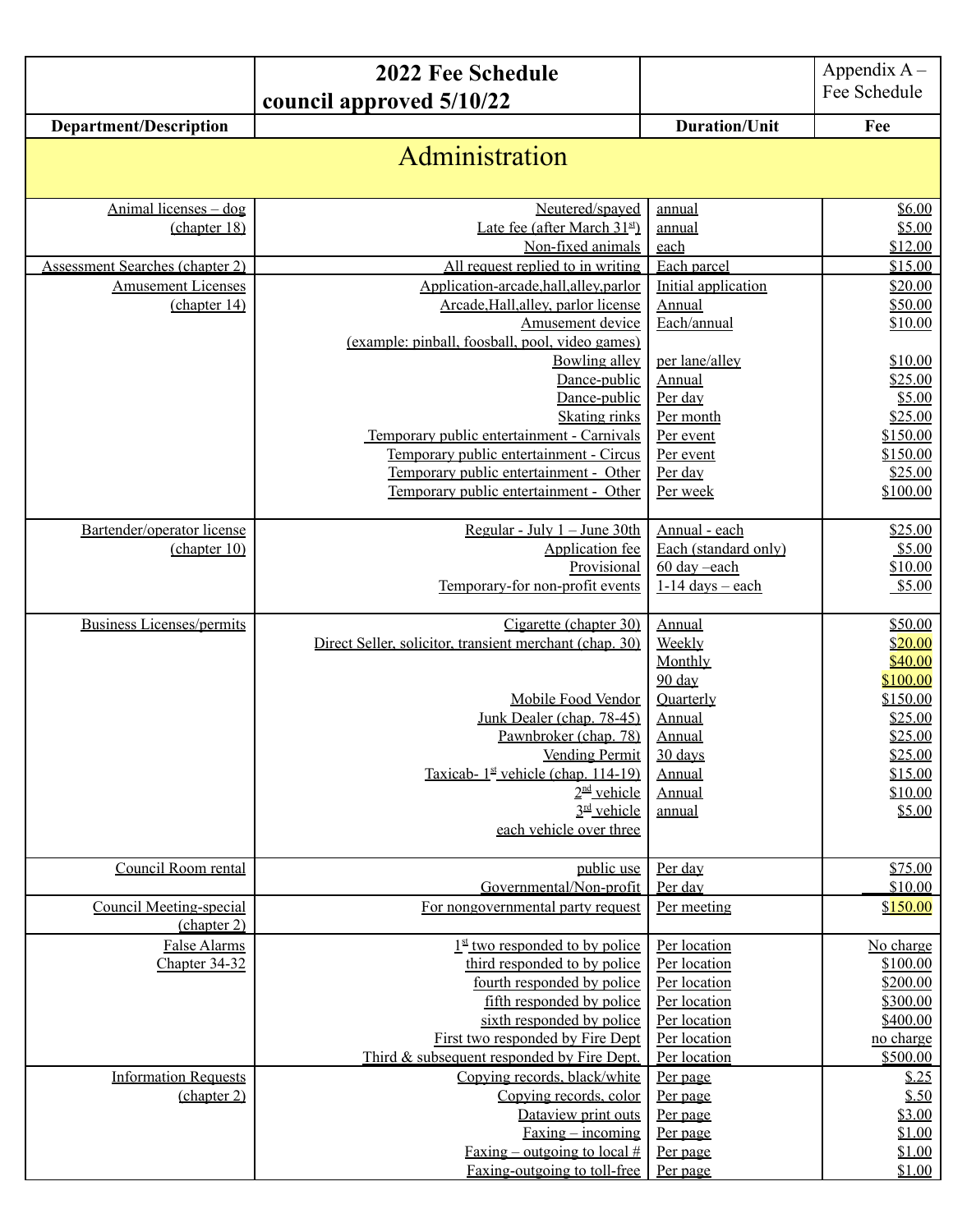| Individual Licenses/permits                         | Faxing-outgoing to Hawaii or Alaska<br>Faxing-outgoing to continental U.S.<br>Locating a record - up to ten minutes<br>Locating a record – after ten minutes<br>Magnetic media-CD, cassette, disk<br>Tax Bill request (name ,pin #, legal description, assessed<br>value, tax amount and/or due date)<br>Title Search (3 day turnaround)<br>Title Search - same day<br>Bicycle license – per bike (chap. 102)<br>Garage sales (after 6 sales chap. 78)<br>Additional sales (garage)<br>Craft sales (at approved location chap. 78)<br><u>Junk vehicles – storage of (chap. 78)</u> | Per page<br>Per page<br>Per search<br>Per ten minutes<br>Per item<br>Per parcel<br>Per parcel<br>Per parcel<br>One time<br>Per year<br>Each<br>Per year<br>Per year | \$4.00<br>\$2.00<br>$\underline{\$0}$<br>\$5.00<br>\$20.00<br>\$5.00<br>\$15.00<br>\$30.00<br>\$5.00<br>\$25.00<br>\$25.00<br>\$25.00<br>\$75.00 |
|-----------------------------------------------------|------------------------------------------------------------------------------------------------------------------------------------------------------------------------------------------------------------------------------------------------------------------------------------------------------------------------------------------------------------------------------------------------------------------------------------------------------------------------------------------------------------------------------------------------------------------------------------|---------------------------------------------------------------------------------------------------------------------------------------------------------------------|--------------------------------------------------------------------------------------------------------------------------------------------------|
| Liquor-fermented malt bev.<br>Chapter 10            | Class "A" fermented malt<br>Class "B" fermented malt<br>Temporary Class "B" fermented malt<br>Temporary Class "B" wine license (up to 6% alcohol)<br>Fermented malt wholesaler's license<br>"Class A" intoxicating liquor<br>"Class B" intoxicating liquor<br>"Class C" wine<br>transfer of license (change of business premise)<br>transfer of license (corporate holder or agent)<br>Premise description change (location of alcohol)                                                                                                                                            | Annual<br>Annual<br>Per event<br>Per event<br>annual<br>Annual<br>Annual<br>Annual<br>Annual<br>Per change<br>Per change                                            | \$50.00<br>\$100.00<br>\$10.00<br>\$10.00<br>\$25.00<br>\$300.00<br>\$500.00<br>\$100.00<br>\$10.00<br>\$10.00<br>\$40.00                        |
| Natural Lawn establishment                          | Filing fee (chapter 110-258)                                                                                                                                                                                                                                                                                                                                                                                                                                                                                                                                                       | One time                                                                                                                                                            | \$25.00                                                                                                                                          |
| Parks<br>Chapter 66<br>Returned Check Fee (NSF)     | Pavilion rental - resident<br>Entire park - resident<br>Pavilion rental - non-resident<br>Entire park - non resident<br>Boat launch<br>Handling charge due to non-sufficient funds                                                                                                                                                                                                                                                                                                                                                                                                 | Per day<br>Per day<br>Per day<br>Per day<br>per launch<br>Annual<br>Per item                                                                                        | \$50.00<br>75.00<br>\$75.00<br>\$100.00<br>\$5.00<br>\$25.00<br>\$25.00                                                                          |
|                                                     |                                                                                                                                                                                                                                                                                                                                                                                                                                                                                                                                                                                    |                                                                                                                                                                     |                                                                                                                                                  |
| Building & permit fees<br><b>Rental Inspections</b> | <b>Building Department</b><br>Home Occupation –when plan commission review needed                                                                                                                                                                                                                                                                                                                                                                                                                                                                                                  | See conditional use                                                                                                                                                 |                                                                                                                                                  |
| <b>Chapter 26-331</b><br>(Chapter 26-378)           | Re-inspection due to non-compliance<br>Residential 1 & 2 family-new<br>(sq.ft.includes unfinished areas, attached garages, porches $\&$<br>decks) Includes plan review, first inspections & occupancy)<br>Re-Inspections for violations & compliance<br>One & Two Family additions<br>includes same as above.<br>One & Two Family remodel<br>(for any electrical service or upgrade, plumbing,<br>construction, HVAC, roofing, siding & windows)                                                                                                                                   | Per hour<br>Per location - Base fee<br>plus per square foot<br>per visit<br>per location - base fee<br>plus per square foot<br>each permit                          | 40.00<br>\$450.00<br>$\overline{15}$<br>\$40.00<br>\$200.00<br><u>.15</u><br>\$40.00                                                             |
|                                                     | Accessory structures (less than 100 sq.ft.)<br>Fences                                                                                                                                                                                                                                                                                                                                                                                                                                                                                                                              | each<br>Each                                                                                                                                                        | \$35.00<br>\$40.00                                                                                                                               |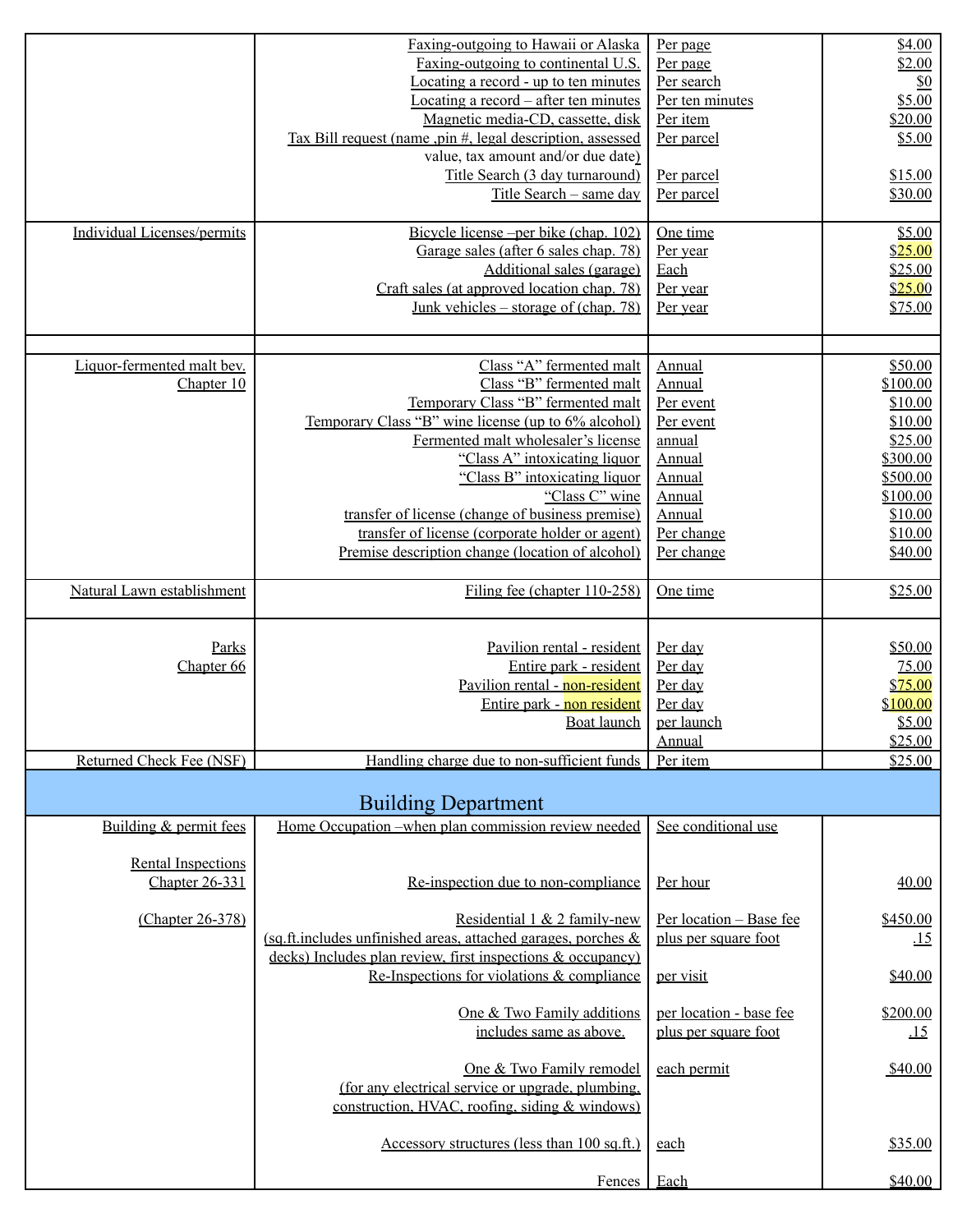|                              | Decks (larger than $3'x3'$ ) & In-ground swimming pools<br><b>Detached Garages</b>                                                                                                                      | each<br>each                                                                                                       | \$75.00<br>\$75.00                              |
|------------------------------|---------------------------------------------------------------------------------------------------------------------------------------------------------------------------------------------------------|--------------------------------------------------------------------------------------------------------------------|-------------------------------------------------|
|                              |                                                                                                                                                                                                         |                                                                                                                    |                                                 |
|                              | Rental Weatherization inspections<br>Home Inspections                                                                                                                                                   | Each<br>Each (includes well/septic)                                                                                | \$250.00<br>\$450.00                            |
|                              | Commercial & Industrial-New<br>plus                                                                                                                                                                     | base<br>per sq. foot up to 10,000                                                                                  | \$600.00<br>.20                                 |
|                              | plus (for all remaining finished $\&$ all unfinished space, all<br>attached structures that are part of submitted plans                                                                                 | per sq. foot over 10,000                                                                                           | $\overline{10}$                                 |
|                              | Commercial & Industrial - additions<br>Commercial & Industrial alterations                                                                                                                              | same as new except base<br>base<br>plus \$7.00 per \$1,000 of<br>bldg. cost up to $500,000$<br>\$4.00 over 500,000 | \$400.00<br>\$100                               |
|                              | Erosion control<br>(for projects disturbing more than an acre of land)                                                                                                                                  | each                                                                                                               | \$100.00                                        |
|                              | Parking lot paved or concrete (unpaved $(a)$ half)<br><u> Plan Review – when state review is required</u><br><b>State Seal</b><br>Add plumbing, heating, electrical as appropriate                      | each<br>each<br>each<br>Each inspection                                                                            | \$50.00<br>\$75.00<br>\$50.00<br>\$40.00        |
|                              | Permit Renewal fee                                                                                                                                                                                      | each                                                                                                               | \$40.00                                         |
|                              | Demolition of Building                                                                                                                                                                                  | none/\$0 if no value<br>each                                                                                       | Council 2-8-11                                  |
|                              | Moving of Structure<br>Reinspection and miscellaneous<br>Inspection fee<br>When developer $-$ not city, constructs improvements in $ROW$<br>an inspector shall be on project full time at billable rate | fee moving out<br>each inspection                                                                                  | \$100.00<br>\$100.00<br>\$40.00                 |
| <b>Zoning</b><br>Chapter 118 | Applications<br>Conditional Use permit<br>Zoning Board of Appeals<br>Re-zoning request<br><b>Subdivision</b>                                                                                            | each parcel<br>each appeal<br>each parcel                                                                          | \$200.00<br>\$200.00<br>\$200.00                |
|                              | Preliminary plat review                                                                                                                                                                                 | each                                                                                                               | \$100.00                                        |
|                              | Final Plat review per lot shown<br><b>Certified Survey</b><br>Development, engineering, and legal expense                                                                                               | <u>per lot</u><br>each<br>at request by developer<br>or plan commission                                            | \$10.00<br>\$50.00<br>actual                    |
|                              | Park and open space fee – may be satisfied in full or in part<br>by land dedication pursuant to section<br>$94 - 17$                                                                                    | each lot                                                                                                           | \$100.00                                        |
|                              | Signs (chapter 82-4)<br>Base fee<br>Plus per face sq foot area<br>Plus per illumination face sq ft area<br>New supporting structure system $-$ simple<br>New supporting structure system $-$ complex    | each<br>per sq foot<br>per sq ft<br>each<br>each                                                                   | \$25.00<br>\$.25<br>\$.25<br>\$10.00<br>\$50.00 |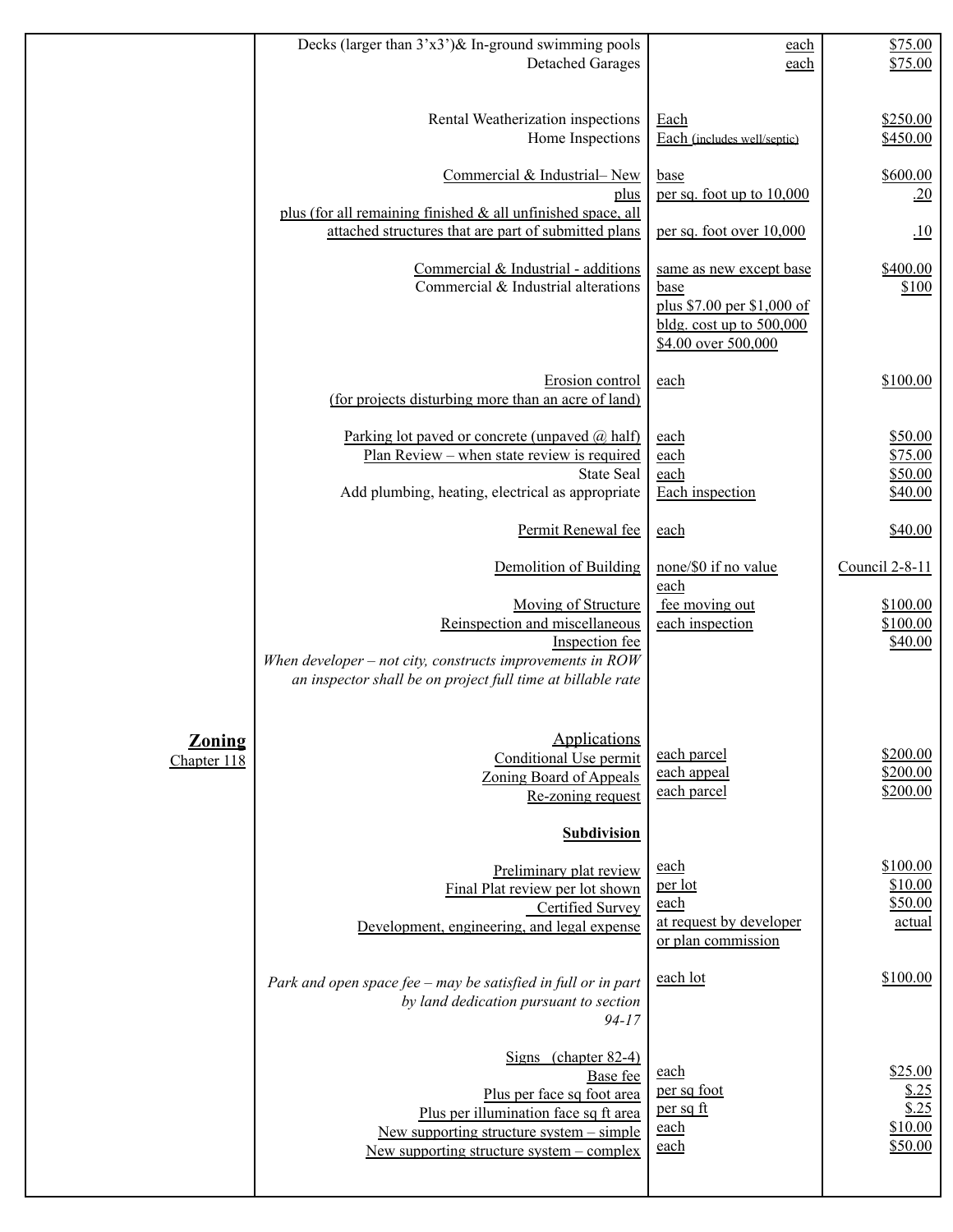|                           | <b>Public Works</b>                                                                    |                                                        |                     |
|---------------------------|----------------------------------------------------------------------------------------|--------------------------------------------------------|---------------------|
| <b>Excavation permits</b> | For public streets                                                                     | per excavation                                         | \$40.00             |
| (Chapter 90)              | Renewal fee                                                                            | .                                                      | \$10.00             |
| <b>Garbage Rates</b>      | Residential -96 gal. can                                                               | per month                                              | \$23.50             |
| Council approved 9/29/15  | $65$ gal can<br><b>Bags</b>                                                            | <u>.</u><br>each                                       | 18.50<br>\$4.00     |
|                           | Extra 96 gallon can                                                                    | each per month                                         | \$10.00             |
|                           | Commercial                                                                             | Monthly charge based on                                |                     |
|                           | Example: 2 yards picked up twice weekly<br>Monthly charge will be \$104 $(15 X 2) x 2$ | weekly service<br>Per yard charge                      | \$15.00             |
|                           | plus 2 pickups $(a)$ \$22.00                                                           | Plus pickup charge.                                    | \$22.00             |
|                           | Charged to the cemetery                                                                | Each grave                                             | \$330.00            |
| <b>Grave Opening</b>      |                                                                                        |                                                        |                     |
|                           | Man Labor                                                                              | Per hour                                               | \$45.00             |
| Services                  | Pickup                                                                                 | Per hour + man labor                                   | \$15.20             |
|                           | plows<br>pickup & plow                                                                 | per hour<br>Per hour + man labor                       | \$12.68<br>\$27.88  |
|                           | pickup w/crane                                                                         | per hour                                               | \$26.36             |
|                           | tractor backhoe                                                                        | Per hour + man labor                                   | \$48.50             |
|                           | tractor mower                                                                          | Per hour $+$ man labor                                 | \$22.50             |
|                           | lawn mower                                                                             | per hour                                               | \$20.90             |
|                           | pug mower<br><b>Loader</b>                                                             | per hour<br>Per hour + man labor                       | \$20.90<br>\$66.86  |
|                           | loader & blower                                                                        | Per hour $+$ man labor                                 | \$116.86            |
|                           | snowblower                                                                             | per hour                                               | \$50.00             |
|                           | Grader                                                                                 | Per hour + man labor                                   | \$65.64             |
|                           | jet-vac truck                                                                          | Per hour + manlabor $(2)$                              | \$80.00             |
|                           | sewer rodder<br>welder                                                                 | Per hour + manlabor $(2)$<br>Per hour + manlabor $(2)$ | \$80.00<br>\$8.40   |
|                           | <b>Sweeper</b>                                                                         | Per hour $+$ manlabor                                  | \$83.60             |
|                           | Dump truck                                                                             | Per hour $+$ manlabor                                  | \$52.96             |
|                           | Dump truck tandem axel w/plow                                                          | per hour + manlabor                                    | \$68.40             |
|                           | Compactor<br>cement forms                                                              | Per day<br>per day                                     | \$25.00<br>\$50.00  |
|                           | hot patch trailer                                                                      | per day                                                | \$18.80             |
|                           | Hot Water jetter                                                                       | per hour + manlabor                                    | 150.00              |
|                           | Portable screen                                                                        | per ton                                                | .32                 |
|                           | Portable screen<br>Garbage truck/packer                                                | per day                                                | \$100.00            |
|                           | Garbage truck/side load                                                                | per hour<br>per hour                                   | \$120.00<br>\$80.00 |
|                           | portable generator 15KW                                                                | per hour                                               | \$13.92             |
|                           | diesel generator 48KW                                                                  | per hour                                               | \$56.54             |
|                           | Miller welder/generator                                                                | per hour                                               | \$56.54             |
|                           | load trailer I<br>load trailer II                                                      | per hour<br>per hour                                   | \$14.66<br>\$23.66  |
|                           | brush bucket                                                                           | per hour                                               | \$10.60             |
|                           | aluminum trench box                                                                    | <u>per day</u>                                         | \$100.00            |
|                           | man-lift                                                                               | per hour                                               | \$13.50             |
|                           | gas monitor                                                                            | per day                                                | \$25.00             |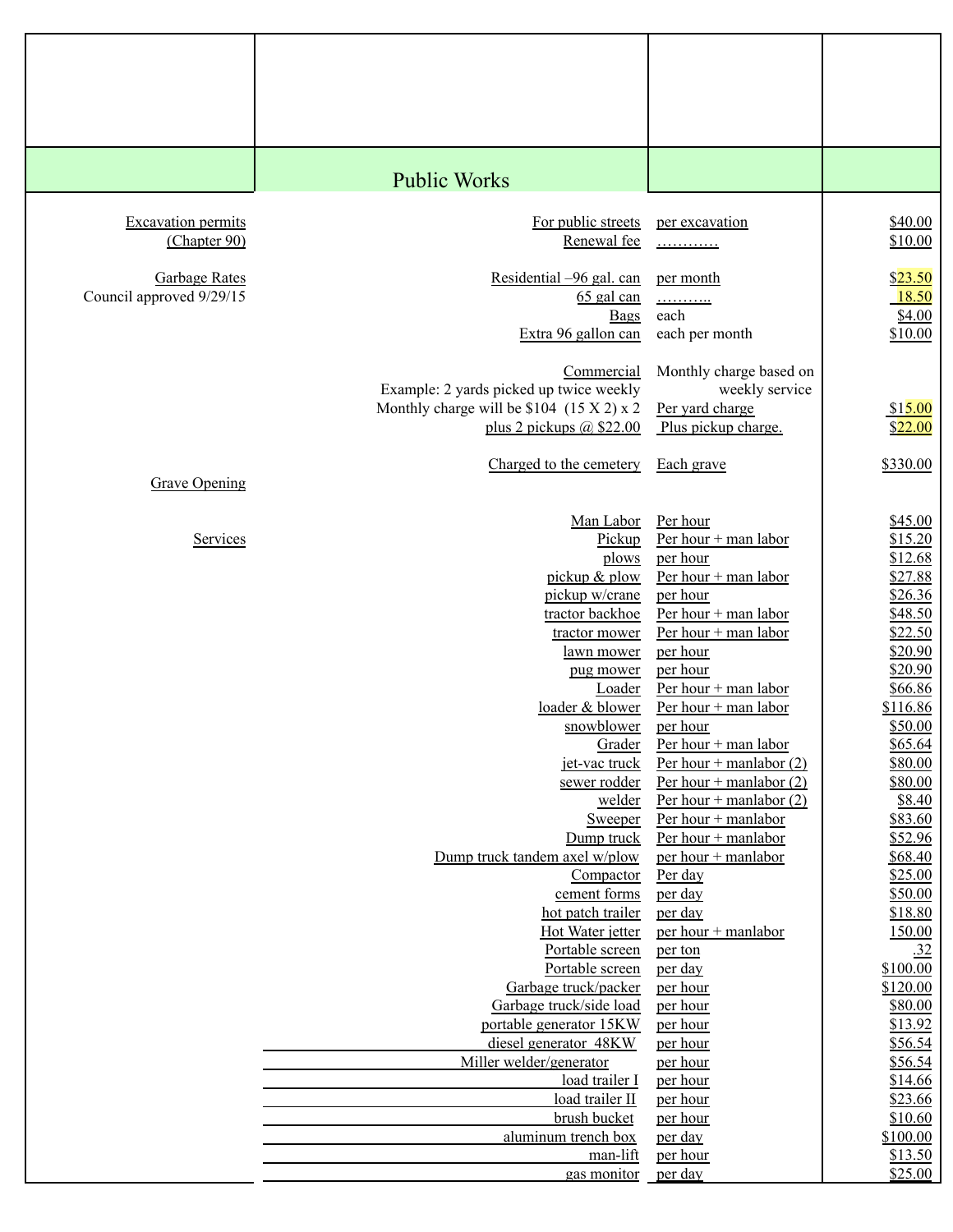| <b>Special Haul Items</b>              | <b>Add pickup fee to prices below</b><br>mattresses/box springs, stuffed chairs, couches, etc,                                 | pick up fee/each<br>each                     | 15.00<br>\$20.00      |
|----------------------------------------|--------------------------------------------------------------------------------------------------------------------------------|----------------------------------------------|-----------------------|
|                                        | white goods- stoves, dryers, washer, hot water heater, etc.                                                                    | each                                         | 5.00                  |
|                                        | refrigerated appliances, dehumidifiers, air conditioners                                                                       | each                                         | 25.00                 |
|                                        | $TV$ 's - over 40" $\&$ consoles, free standing printers, copiers<br>TV's, computer towers, desktop printers/copiers, monitors | each<br>each                                 | 30.00<br>20.00        |
|                                        | & laptops                                                                                                                      |                                              |                       |
|                                        | speakers over 6"x6" DVD, tablets, VCR, game console                                                                            |                                              | \$10.00               |
|                                        | keyboards, mice, hard drives                                                                                                   |                                              | \$2.00                |
|                                        | tires                                                                                                                          | each                                         | \$15.00               |
|                                        | Dumpster rental                                                                                                                | Per yard/per dump                            | \$25.00               |
|                                        | <b>Fluorescent Light bulbs</b>                                                                                                 | each                                         | \$1.00                |
|                                        | ballasts                                                                                                                       | each                                         | \$4.00                |
|                                        |                                                                                                                                |                                              |                       |
|                                        | Driveway construction, reconstruction, or enlargement                                                                          | each                                         | \$40.00               |
|                                        | Street privilege permit – (moving buildings)                                                                                   | each                                         | \$10.00               |
| Streets - driveways                    |                                                                                                                                |                                              |                       |
| Chapter 90                             | subtract meters                                                                                                                | each                                         | \$195.00              |
|                                        | New water service                                                                                                              | each service                                 | \$ actual             |
| <b>Utility-Water-Sewer-Storm water</b> | New sewer service                                                                                                              | each service<br>See PSC rate file            | <u>\$ actual</u>      |
|                                        | Monthly water charges<br>Monthly sewer charges                                                                                 | See ordinance                                |                       |
|                                        | Late payment penalty all utility services except water                                                                         | $1.5\%$ per month                            |                       |
|                                        | Stormwater charges                                                                                                             | Residential – per month                      | \$2.75                |
|                                        | (credits applied by application)                                                                                               | Commercial-per acre<br>Industrial – per acre | \$20.87<br>\$16.29    |
|                                        |                                                                                                                                | Institutional-per acre                       | \$20.87               |
|                                        | Sewer deduct meter installation inspection                                                                                     | per meter                                    | \$65.00               |
|                                        |                                                                                                                                |                                              | \$50.00               |
|                                        | Private wells $-5$ year permit                                                                                                 | each renewal                                 |                       |
|                                        |                                                                                                                                |                                              |                       |
| <b>Well Operation</b>                  |                                                                                                                                |                                              |                       |
|                                        |                                                                                                                                |                                              |                       |
|                                        |                                                                                                                                |                                              |                       |
|                                        | <b>Industrial Development</b>                                                                                                  |                                              |                       |
|                                        | Land sale policy                                                                                                               |                                              |                       |
|                                        | Selling price per acre<br>Credit for job creation                                                                              | Per acre<br>Per job                          | \$20,000<br>5,000     |
|                                        | Credit for assessed valuation of new development                                                                               | Per \$100,000 of value                       | 5,000                 |
|                                        |                                                                                                                                |                                              |                       |
|                                        | Library                                                                                                                        |                                              |                       |
|                                        |                                                                                                                                |                                              |                       |
|                                        | New cards<br>Lost card/replacement                                                                                             | Each<br>Each                                 | <b>Free</b><br>\$1.00 |
|                                        | Fax                                                                                                                            | Up to $6$ pages                              | \$2.00                |